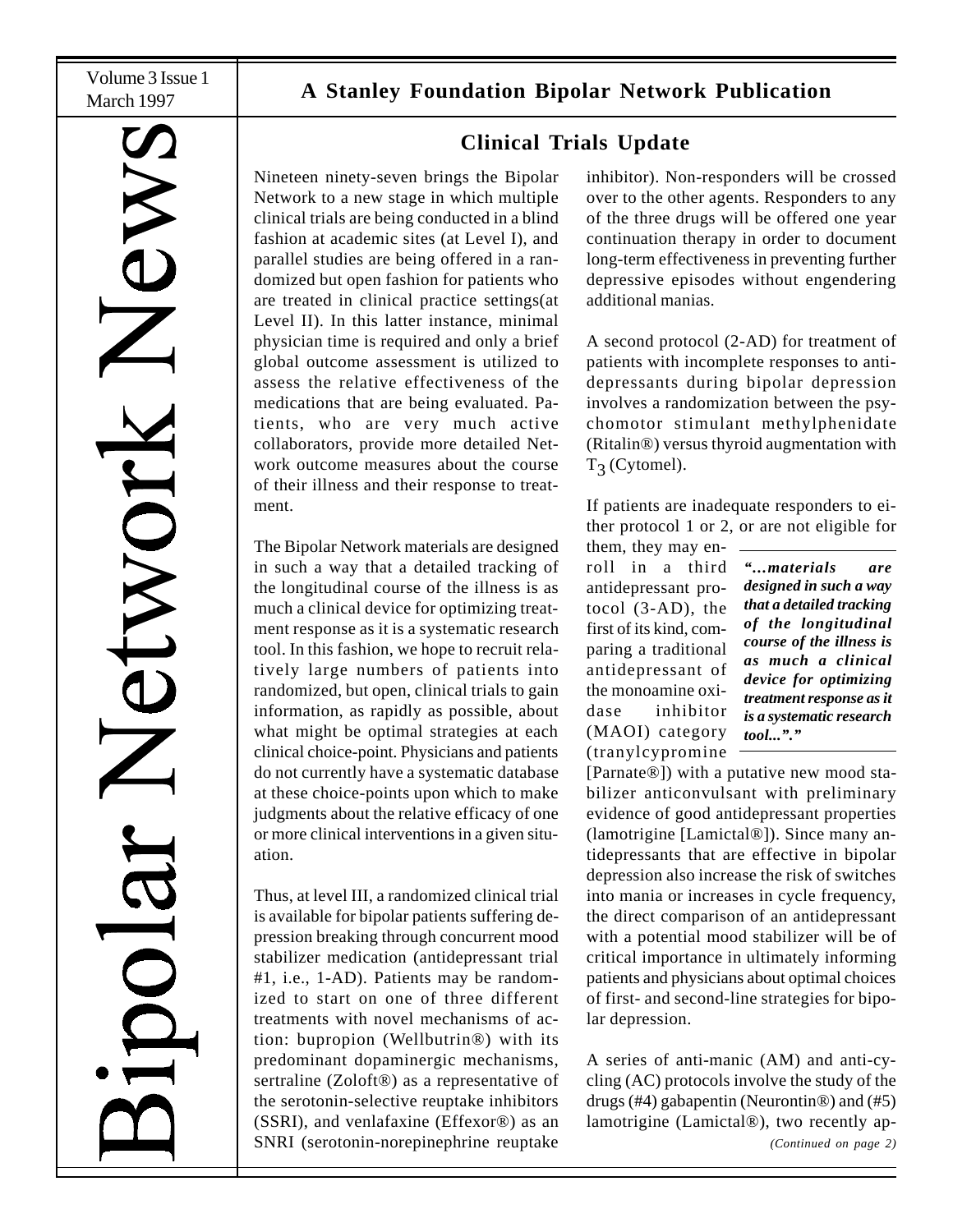## Page 2 Bipolar Network News

### *(Continued from page 1)*

proved anticonvulsants for "add-on" therapy in refractory epilepsy, with some preliminary evidence of their ability to stabilize mood. Patients can enter industry-supported acute drug trial comparisons of these drugs with placebo and then participate in follow-up studies in the Network, or they can directly enter a randomized comparison of lamotrigine versus gabapentin on an open basis in Level III of the Network.

Clinical trials of the new atypical neuroleptic olanzapine (Zyprexa® #6-AC) will also be available at Level III in the Network in order to ascertain whether this agent, which is biochemically most similar to clozapine (Clozaril®), but does not produce agranulocytosis (decreased white blood cell count) and thus does not require frequent blood monitoring, is able to help some treatment-refractory patients with rapid cycling and dysphoric manic presentations of bipolar illness. The "atypicality" of this drug involves typical effects of a major tranquilizer in treating psychosis, but without the liability of causing acute extrapyramidal motor side effects (such as parkinsonian rigidity) or, presumably, the risk of longer-term tardive dyskinesia. This "atypical" profile is thought to relate to the ability of drugs to block D1 and D4 dopamine receptors in brain areas important for regulation of emotional and cognitive functioning (such as the amygdala, thalamus, and prefrontal

**Editors-in-Chief: Robert M. Post, M.D. Gabriele S. Leverich, M.S.W.**

**Managing Editor: Thomya L. Hogan**

**For communication or to be placed on the mailing list, please contact: Bipolar Network News c/o Stanley Foundation Bipolar Network 5430 Grosvenor Ln Suite 200 Bethesda, MD 20814 Telephone: (800) 518-SFBN (7326) Fax: (301) 571-0768**

**Internet address: stanley@sparky.nimh.nih.gov**

**Stanley HomePage: chief@sparky.nimh.nih.gov** cortex, as well as nucleus accumbens), without major effects on the caudate nucleus and other elements of the extrapyramidal motor system.

We hope that physicians and patients will join this clinical trial in clinical trial in clinical practice (Level III) aspect of the Stanley Foundation Bipolar Network so that a partially controlled, systematic, new knowledge base can be acquired as quickly as possible in a larger number of patients to help identify the best options in the clinical treatment of patients with bipolar illness.

## **Life Chart Highlight**

## **Acute Response to Carbamazepine in a Lithium Non-Responder: Long-Term Follow Up**

This patient whose life chart is shown on the next page is a 58-year-old mother of several children whose illness started at age 17 with a brief manic episode, several years of remission, and a recurrence of her illness with a severe depression and treatment with ECT at age 25. Another moderate depression with multiple suicide attempts occurred at age 27. Several years of relatively stable mood were ended by a severe depression followed by a hospitalized mania and two more profound depressions in the next year. A subsequent episode-free period of three years was disrupted by a severe depression and a manic episode (not shown in this life chart graph).

This seemed to mark the onset of illness acceleration and the patient experienced multiple hospitalizations for acute manias that proved unresponsive to the institution of lithium and adjunctive medications in 1974. In 1978, at age 39, she was referred to NIMH for further evaluation and study participation. During another manic episode, carbamazepine (Tegretol®) was started blindly and resulted in dramatic amelioration of her manic symptoms. To confirm that this response was due to the medication rather than a spontaneous remission, placebo was substituted under double-blind conditions. When the patient showed a recrudescence of her mania, doubleblind carbamazepine was again restarted with good results.

Since there had been an ongoing discussion as to whether the patient had been compliant with her lithium regime in the past, she was discharged to outpatient status on lithium with very close monitoring and therapeutic blood levels of .7meq/l and higher. Despite this, a third manic episode occurred which again rapidly re-responded to the blind institution of carbamazepine, thus demonstrating unequivocally her carbamazepine responsiveness. Following the appearance of moderate depressions on carbamazepine, lithium augmentation was started with good result.

The patient did well for the next two years with only a brief moderate depression for which an antidepressant was added. When she discontinued carbamazepine and lithium in 1981, a full-blown manic episode occurred, further confirming her need for prophylactic medications *(Continued on page 3)*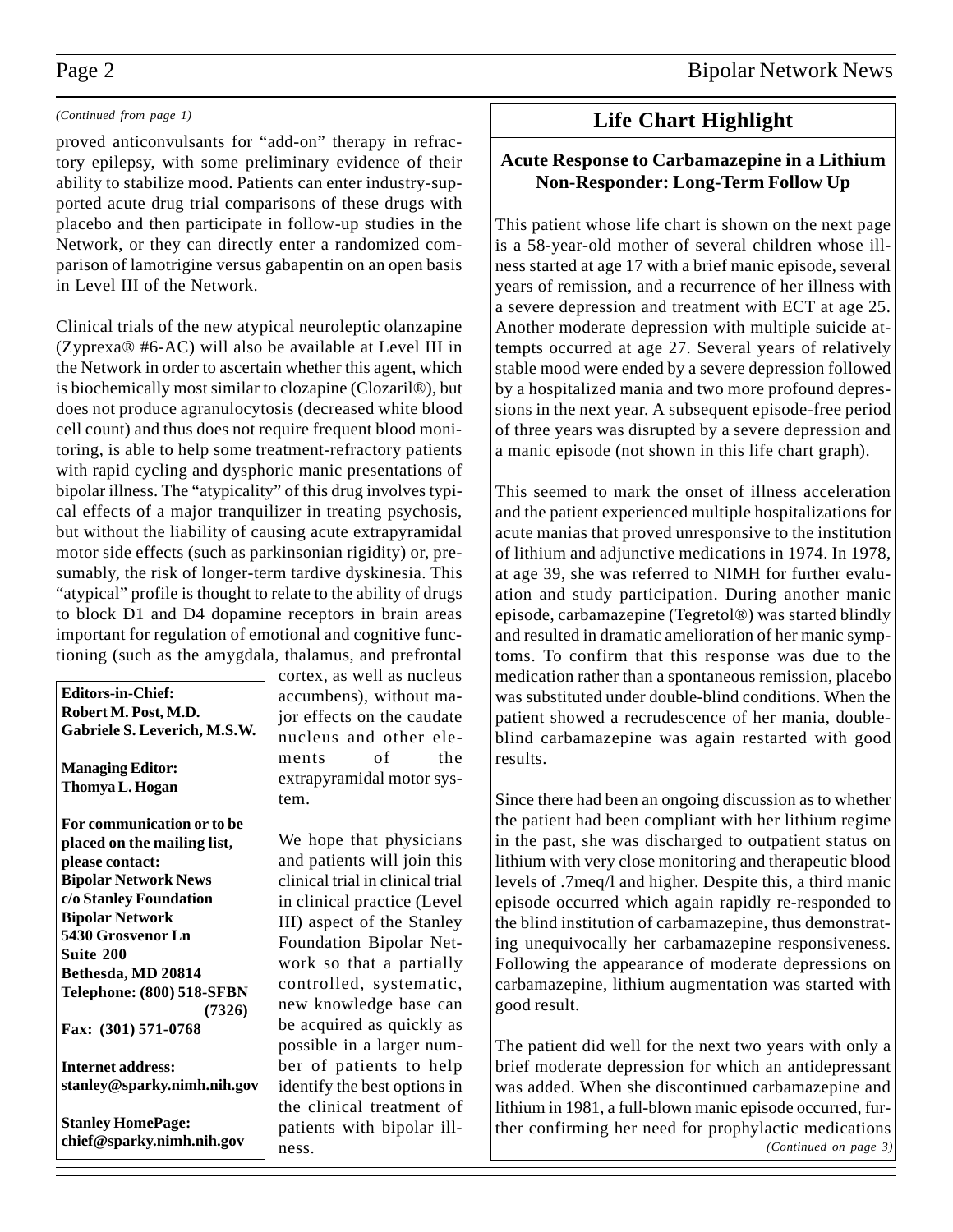

## CONFIRMED ACUTE AND PROPHYLACTIC RESPONSE TO CARBAMAZEPINE IN A LITHIUM NONRESPONDER

#### *(Continued from page 2)*

to sustain her remission. The patient was rapidly restarted on the lithium/carbamazepine combination with good response, and she experienced no further hospitalizations over the next 16 years. Because of some ongoing mood lability breaking through this combination therapy, a tricyclic antidepressant and low dose neuroleptics were used adjunctively to augment the good response to the mood stabilizers.

A variety of studies, summarized by Vestergaard and many others, indicate that lithium is now often a less than adequate treatment for mood stabilization. This patient showed multiple manic relapses despite lithium treatment prior to NIMH, and despite close monitoring of her lithium in our outpatient clinic and excellent compliance, she again relapsed but rapidly restabilized on carbamazepine. These data are convergent with a number of controlled or partially controlled studies of carbamazepine prophylaxis which indicate an approximate 61% marked or excellent response. This closely approximates the 62% rate in a much larger group of uncontrolled studies reviewed elsewhere [\(Post et al. 1996, The place of anticonvulsant](http://www.ncbi.nlm.nih.gov/entrez/query.fcgi?cmd=Retrieve&db=PubMed&list_uids=8956373&dopt=Abstract) [therapy in bipolar illness,](http://www.ncbi.nlm.nih.gov/entrez/query.fcgi?cmd=Retrieve&db=PubMed&list_uids=8956373&dopt=Abstract) *Psychopharmacology* 128, 115- [129](http://www.ncbi.nlm.nih.gov/entrez/query.fcgi?cmd=Retrieve&db=PubMed&list_uids=8956373&dopt=Abstract)).

Lithium and carbamazepine share some mechanisms of action, such as the ability to decrease the second messenger adenylate cyclase, and some of the associated G-protein responses, as well as increasing substance P levels in the striatum and decreasing  $GABA_B$  receptors in the frontal cortex of animals with chronic but not acute administration. However, there are a multitude of differences as well, and it is unclear whether the shared mechanisms of carbamazepine and lithium could account for their important effects in affective illness or whether the differential properties of these compounds add together to make a more robust response than either agent alone, as suggested by the life chart shown in this article.

*(Continued on page 5)* Since carbamazepine is an anticonvulsant, we originally thought that its ability to dampen activity in the limbic areas of the brain may be important in its action. However, when we evaluated limbic hyperactivity through an assessment interview of psychosensory symptoms (commonly described in epilepsy), we found that the patients with the highest percentage of answers that endorsed psychosensory symptoms, were better responders to lithium. However, more recently, Ketter and associates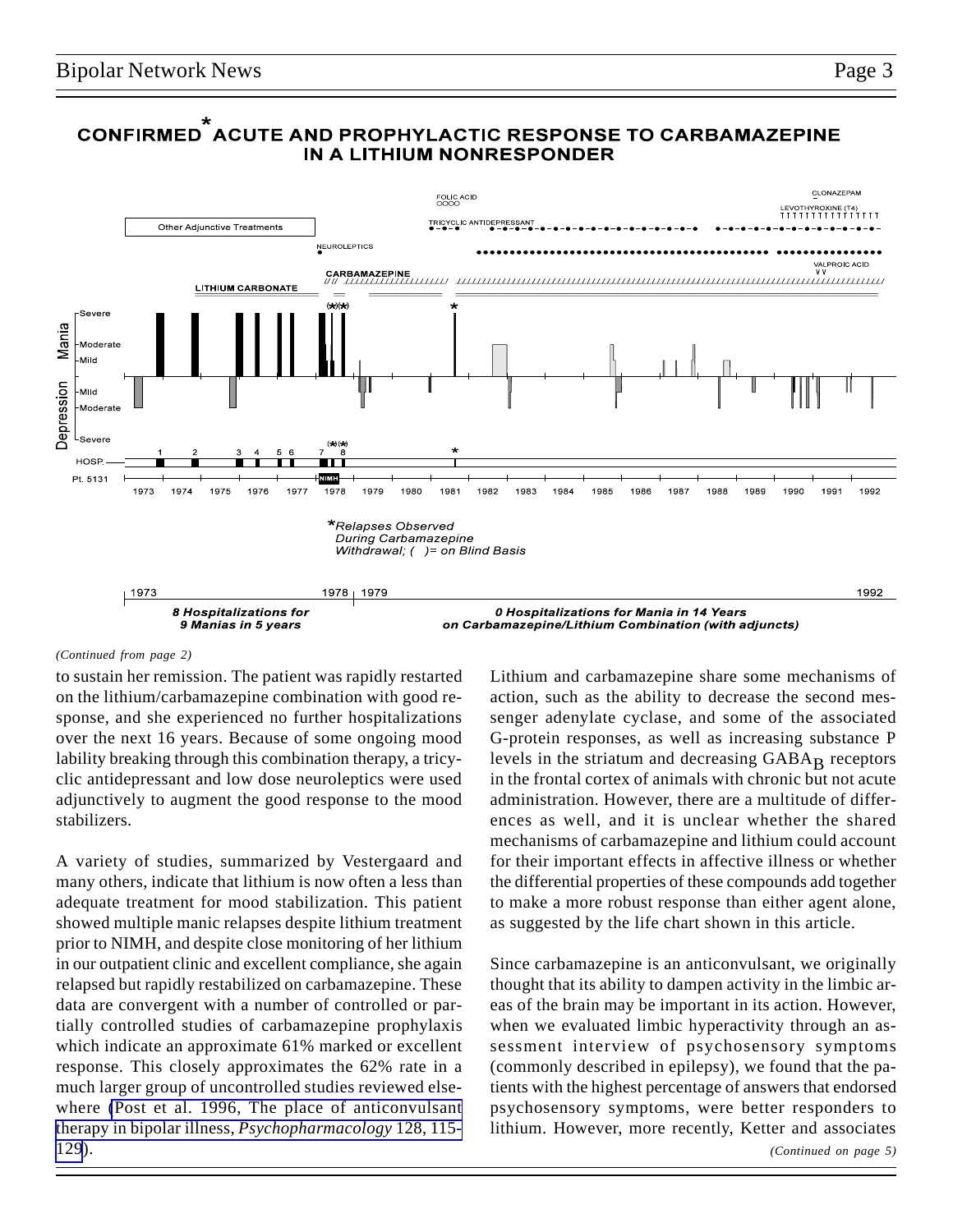## **Meeting Update**

## **Review of the American College of Neuropsychopharmacology (ACNP) Meeting December 9-13, 1996: Bad News/Good News**

The ACNP continues to be one of the premier fora for interchange among clinicians and basic scientists interested in advancing the field of treatment of the major neuropsychiatric disorders. Only a very few of the multiple exciting new findings in the field presented at the ACNP can be alluded to here.

## **Politics of Bipolar Illness Research**

Before mentioning these several highlights, however, it is important to note that, for the second consecutive year, clinical, pharmacological, and neurobiological approaches to bipolar illness have been grossly neglected in comparison with other major psychoses such as schizophrenia. Sixteen major panels or symposia were related to the better understanding or treatment of schizophrenia, with an average of five speakers and one discussant per 3 ½ hour symposium. In marked contrast, only one, and if one stretched it a bit, two symposia were directly pertinent to bipolar illness or its pharmacotherapeutics.

This general state of affairs is not entirely unexpected. NIMH-sponsored meetings on bipolar illness were specifically convened in 1989 and 1994 to address the reasons for the relative neglect of the study of bipolar illness and its therapeutics compared with the other major psychiatric illnesses. No notable increases in funding for bipolar illness have occurred, and the decade of neglect and lack of adequate funding of studies in bipolar illness is now being reflected in the dearth of representation of bipolar illness in the ACNP program over the past several years.

*[Editor's Note: We suggest that bipolar illness should be specifically targeted for increased funding, with some sort of adjustment given in the priority scores or a specific amount set aside. This would help insure that some modicum of studies can be NIMH-funded in this area despite continued arguments about optimum methodology and research designs that will likely continue for some time to come, as outlined in our December 1996 BNN issue. This would appear an ideal area for input from advocacy groups, since this strategy has proven very effective in reallocating funds in other branches of medicine toward specific targeted illnesses, such as breast cancer or AIDS.]*

Despite the gloomy bipolar illness research portfolio of the extramural NIMH program, there are still many reasons for optimism. Individual small investigator grants sponsored by the Stanley Foundation and NARSAD are increasingly funding novel research in bipolar illness with some considerable success. The Stanley Foundation is also supporting a variety of sites participating in the Bipolar Network, as well as a separate Centers program. Moreover, for the first time in several decades, drug companies are beginning to fund clinical trials in bipolar illness whereas, previously, major pharmaceutical company interest had focused predominately on schizophrenia, depression, anxiety, and obsessive-compulsive disorder, while bipolar depressed patients have generally being excluded from antidepressant clinical trials. Now, in addition to the industry-sponsored trials with divalproate sodium (Depakote®) that led to its approval by the FDA two years ago, there are studies in bipolar illness of the potential mood-stabilizing anticonvulsants lamotrigine (Lamictal®) and gabapentin (Neurontin®), as well as the atypical neuroleptic olanzapine (Zyprexa®). In addition to the clinical trials by our group and those of Mark George in South Carolina, a variety of other investigative groups within and outside of the Stanley family are exploring the potential clinical efficacy of repeated transcranial magnetic stimulation (rTMS) of the brain. Preliminary studies provide some hope that a subgroup of otherwise drug-nonresponsive patients with unipolar and bipolar depression may respond to this modality, as reviewed in more detail in *BNN* 1(3), 1995 and *BNN* 2(3), 1996.

## **Selected Highlights from the ACNP**

An interesting symposium was conducted on the potential relevance of oxytocin and vasopressin as brain peptides that might be involved in social affiliative behaviors as well as aggression. This work has been highlighted by Tom Insel with the findings of increased oxytocin receptors in the brains of social voles (small rodents), compared to a closely related strain of non-social voles.

Findings of Eric Hollander at Mt. Sinai raise the question of whether autistic children, with their major cognitive and social/emotional defects, have a higher incidence of births involving a pitressin drip, which could affect the development of these peptide systems. This group has also found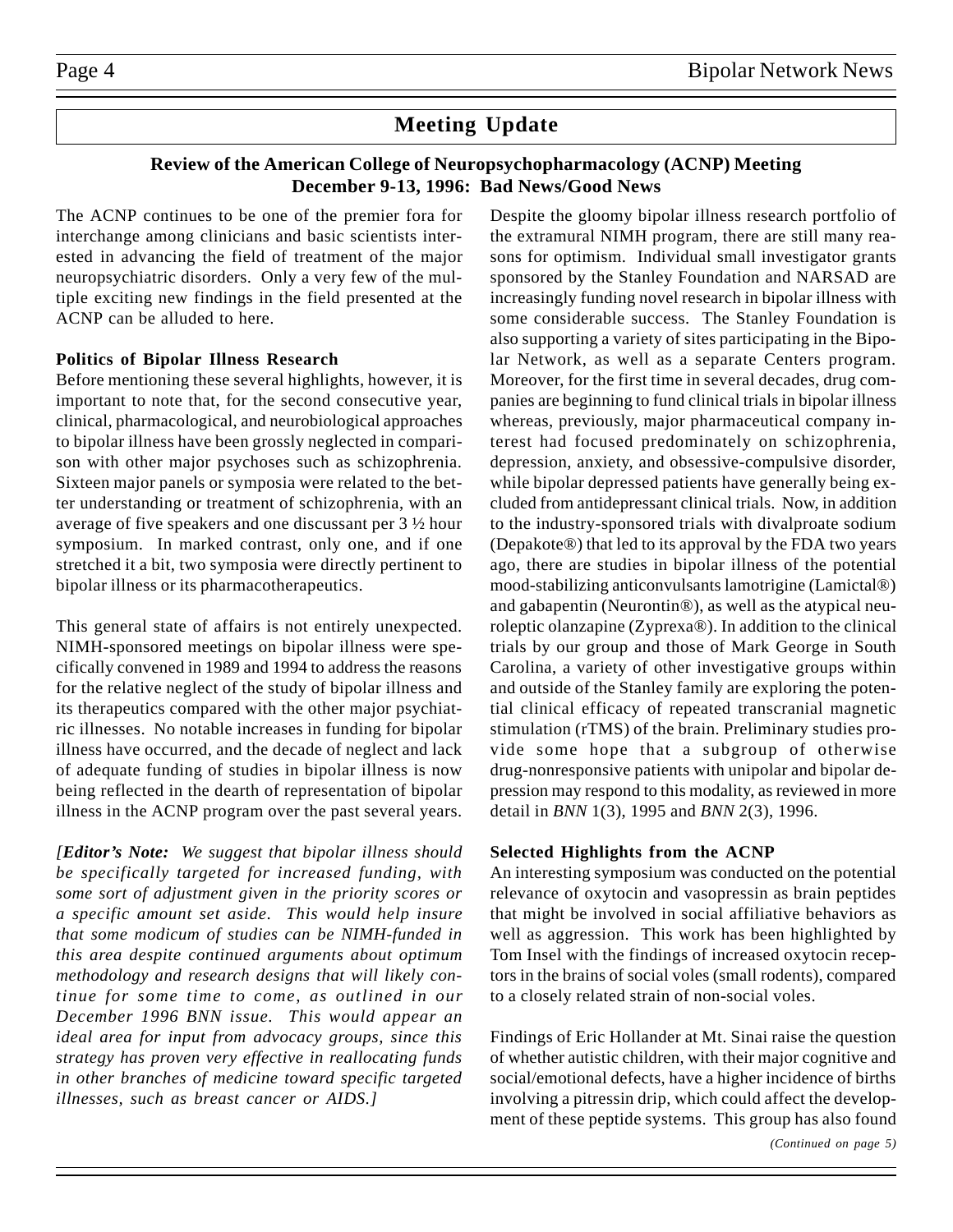## Bipolar Network News Page 5

#### *(Continued from page 4)*

preliminary positive effects of oxytocin-related compounds on autism, and a variety of agonists and antagonists are being developed that will ultimately lead to better clinical research tools and, potentially, new therapeutic approaches.

Steve Paul, the former Scientific Director of the Intramural Program of the NIMH, and now one of the chief medical officers of the Eli Lilly Corporation, gave a talk about new drug development from the extremely optimistic perspective that virtually any neurotransmitter receptor system can now be systematically targeted for new drug development. He indicated that there is a high likelihood of finding an orally active drug for any receptor system within a year or less, because of the new technical innovations available to industry and the automation of procedures that allow the screening of hundreds of thousands of compounds in the matter of only a few days.

Sol Snyder of Johns Hopkins presented exciting new work on the role that immunophilins may play not only in immunosuppression, but also in trophic effects in neuronal development, learning, memory, and neuronal re-growth after injury. In one set of preclinical studies, animals given these new compounds after injuries showed selective regworth and functional activity of the damaged neurons. These, and a variety of other approaches directly or indirectly involving neurotrophic factors, also promise to yield a new generation of compounds that may be important for the neurodegenerative disorders as well as recovery and repair in the more traditional psychiatric disorders .

Chris Ross emphasized some of the implications of the clinical findings in molecular genetic neurobiology of Huntington's chorea for other psychiatric illnesses, including bipolar illness. He emphasized that the gene locus first located on the short arm of chromosome 4 has now been identified as a protein called "huntingtin", and that there appear to be associated proteins that might be involved in the degeneration of the caudate nucleus. This loss of neurons in the caudate accounts for the progressive onset of motor dyscontrol (i.e., the chorea), the inexorable progressive dementia, and premature death. He noted the high incidence of affective and bipolar affective presentations in patients with Huntington's chorea which often occur earlier than the motor or cognitive deficits. *[Editor's Note: These data, again, emphasize the potential role of the caudate nucleus or the dorsal striatum in the neurobiology of bipolar illness, even though this area of brain is often relatively neglected* *in favor of the more ventral aspects of the striatum, i.e., the nucleus accumbens, which is involved in the modulation of motor activity and reward behaviors in animals and other hedonic and anhedonic symptoms that are often part and parcel of the depressive disorders.]*

*(Continued on page 6)* The data also emphasize that it is the number of triple repeat expansions that occurred during germ line replications that account for the onset and severity of the illness. In general, all of us who have less than 36 trinucleotide repeats in our sequence coding for the huntingtin protein are free from the risk of Huntington's chorea. If one has just a few trinucleotide repeats greater than 40, the onset of Huntington's chorea is likely to be very late in life, in contrast to larger numbers of triple repeats over 60 or 70 which herald both an earlier onset and more severe form of the illness. This ability for expansion of trinucleotide repeat segments accounts for the phenomenon of genetic

*Life Chart Highlight (continued from page 3)*

have reported that depressed patients who have global hypermetabolism, particularly in the temporal lobes, tend to be responsive to carbamazepine and that non-responders overwhelmingly belong to the depressed group which has the more typical pattern of initial hypometabolism at baseline. This latter group of patients appears to be more responsive to the calcium channel blocker nimodipine (Nimotop®), or, in unipolar patients, venlafaxine (Effexor®) or bupropion (Wellbutrin®). Further work is needed to ascertain whether this potential differential responsivity among carbamazepine and other psychotropic agents continues to hold up in a clinically robust fashion.

This life chart is an example of the vast majority of bipolar patients who can show amelioration of their illness either on lithium or other mood stabilizers and augmentation regimens. Moreover, non-response to lithium does not predict non-responsivity to other agents such as carbamazepine or valproate. The approval by the FDA of two new anticonvulsants, lamotrigine (Lamictal®) and gabapentin (Neurontin®) with effects on excitatory and inhibitory neurotransmitter systems, respectively, has led to the evaluation of these agents which may further increase treatment options for patients with a mood disorder. The Stanley Foundation Bipolar Network should help to rapidly expand this work.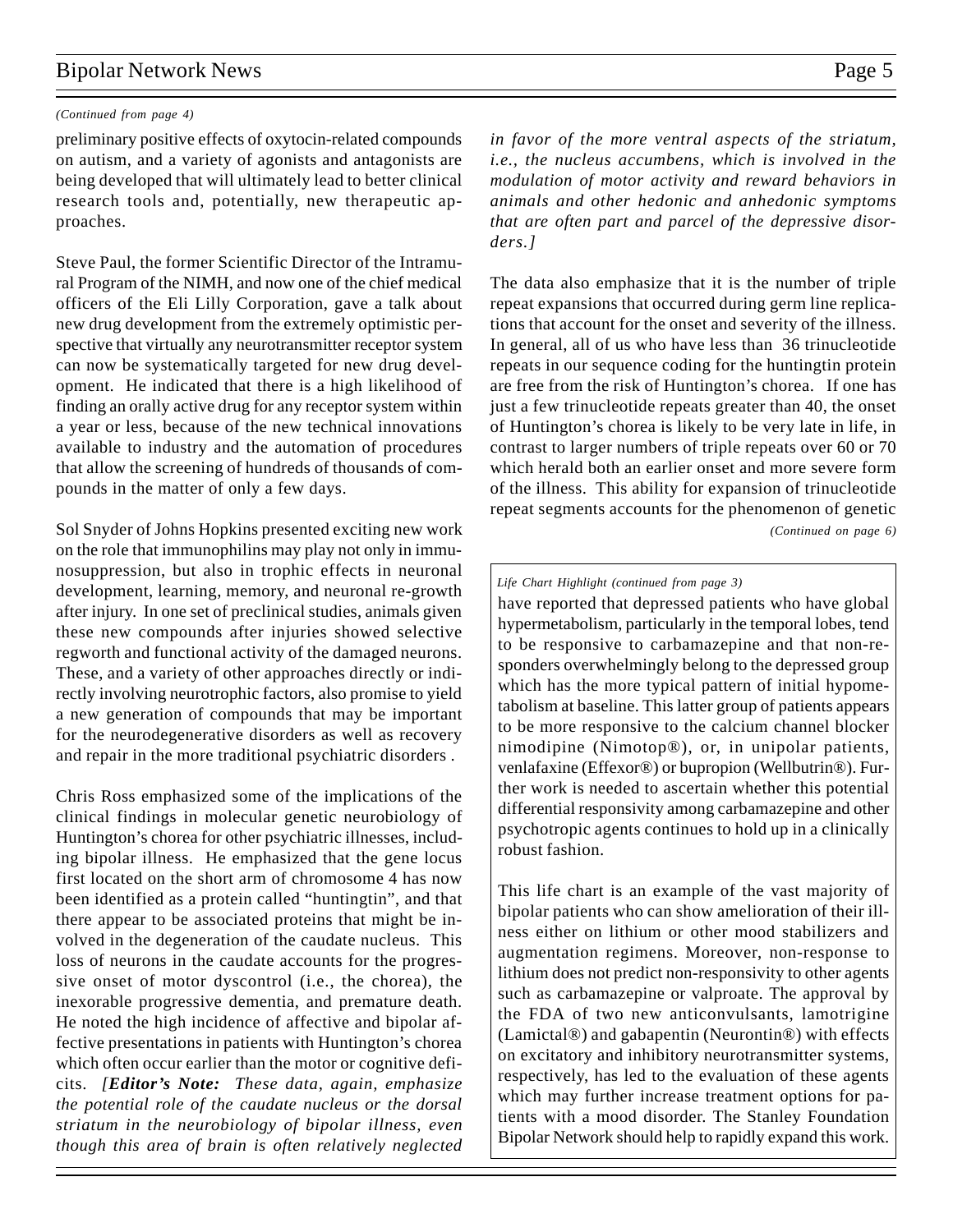#### *(Continued from page 5)*

anticipation in which each successive generation has an earlier onset of the illness than their parents had.

*[Editor's Note: It is noteworthy that several investigative groups now document a possible cohort or anticipation effect in bipolar illness wherein the onset of illness may occur as much as ten years earlier in the offspring of parents who have the illness. While a variety of potential explanations for this phenomenon remain to be explored, one possibility for which there is preliminary evidence from at least one laboratory, suggests that it could be the same type of genetic anticipation mechanism found in Huntington's chorea that accounts for the phenomenon in bipolar illness. If this were the case, then more aggressive attempts at early intervention and pharmacoprophylaxis would obviously be in order.]*

Some cautionary notes are also derived from Professor Ross' talk in that it took more than a decade from the identification of the gene locus on chromosome 4 to discover the protein defect. Now that the protein defect has been identified, elucidating how the defective huntingtin protein might relate to the pathophysiology of the illness appears several more years distant. Moreover, how this would ultimately lead to a treatment intervention may be an additional decade away as well. All of these long time frames are in relation to an illness (Huntington's chorea) that has a single genetic locus, almost complete penetrance, and is a dominant mutation. This is unlikely to be the case for bipolar illness, ultimately making the linkage of these types of genetic analyses to the therapeutics of bipolar illness substantially more distant than even that for Huntington's chorea. Somehow, one needs to balance the current excitement about molecular genetics and the paternal transmission of bipolar illness that has been linked to a locus on chromosome 18, as previously discussed in other issues (*BNN* 1[1], 1995; *BNN* 2[1], 1996; *BNN* 2[2], 1996; *BNN* 2[3], 1996) with the view that much practical clinical psychopharmaco-therapeutics still needs to be elucidated with the current treatments available. Studies are needed to determine how to maximally use combination therapies, as well as to continue to develop a variety of new therapeutic approaches without the early assistance of the molecular genetics revolution. As noted before in this issue, there are currently a panoply of treatment-related targets and many new drugs to specifically explore for their utility and optimum usage in the long-term treatment of bipolar illness.

Patricia Goldman-Rakic delivered another one of her wonderful integrative talks at the ACNP reporting the existence of neurons in the prefrontal cortex that are responsible for holding memories on line, and that the memory fields of neurons in the prefrontal cortex can be established. This is done with intracellular recording from primates. They are trained to stare at a point, observe a brief target (a stimulus present at a given location in clock time relative to the focus point; i.e., 3 o'clock would be directly to the right of center), and then respond to indicate where the target had been in order to get a food reward. Goldman-Rakic and her colleagues have observed that different neurons in the precentral gyrus fire differentially as a function of location or direction of the stimulus; i.e., some fire at 3 o'clock but other neurons are specifically tuned to targets localized at 6 o'clock, etc. Another whole set of neurons fire selectively during the interval between the disappearance of the stimulus from the screen and the emission of the response by the animal. These neurons are thought to be the ones that hold the memory of target location on line. Finally, a third set of neurons fire in association with the completion of the accurate directional response.

This prefrontal cortical system involved with holding memories on line may be a paradigm for other types of memory in addition to that related to location in space, much of which may be pertinent to deficits occurring in schizophrenia and affective illness. Interestingly, these illnesses are associated with prefrontal cortical deficits in blood flow or glucose utilization on brain imaging scans. It is of interest that the Goldman-Rakic group has found that dopamine D1 receptors are located along the dendrites of the main pyramidal outflow neurons of the prefrontal cortex, while D4 receptors are located on GABA interneurons, and that disruption of these dopaminergic systems leads to faulty memory processing. Some areas of the prefrontal cortex are selectively vulnerable to stress while others are not, leading to the possibility that dysfunctional prefrontal cortical function could be affected both by genetic and developmental vulnerabilities, and also by life events and psychosocial stresses pertinent to the precipitation of schizophrenic and affective episodes.

The interaction of these dopamine receptors impinging on prefrontal cortical glutamatergic pyramidal neurons via a GABAergic interneuron may also set the stage for understanding therapeutics with the atypical neuroleptics *(Continued on page 7)*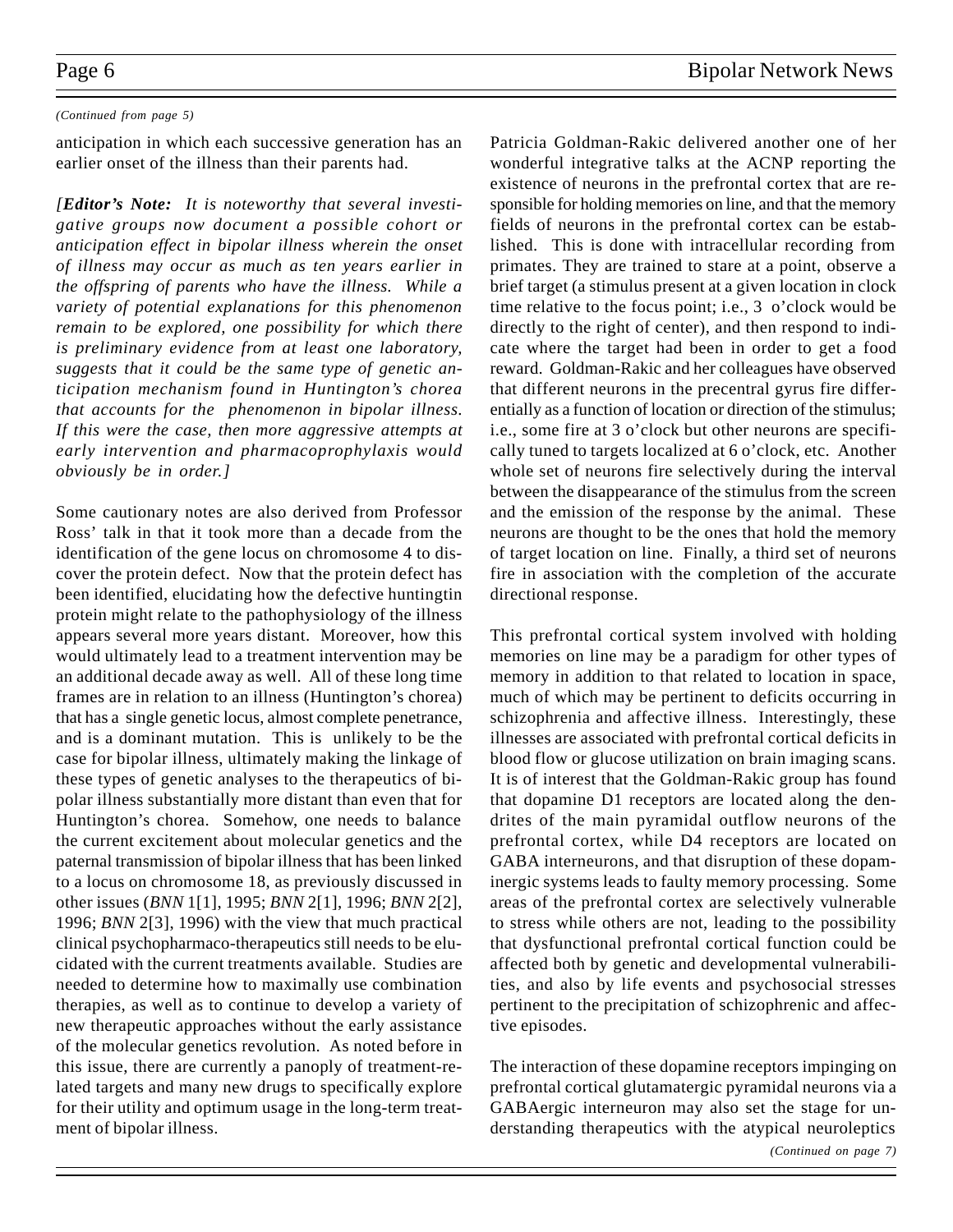## **Clinical Research Update**

## **Characteristics of Patients Who Have Been Good Lithium Responders: Preliminary Feedback from the Stanley Foundation Lithium Study** *Gabriele S. Leverich and Nancy Palmer*

We want to thank many of the readers of the BNN and other newsletters of patient advocacy groups (NAMI, NDMDA, DRADA) for responding in such a positive fashion to our request to participate in a naturalistic questionnaire study. This study seeks to look at the demographic and course of illness characteristics of patients who remain well on lithium for an extended period of time (at least five years) versus those who have not been sustained lithium responders. Thus far, 66 lithium-well patients have completed the study and filled out the *Questionnaire on Bipolar Illness.* We thought that a brief overview of the preliminary data might be of interest to many who participated.

The group of the 66 lithium responders has a mean age of 51 years with an average illness onset at age 22. Interestingly, although there is a 50-50 representation of males and females in the general bipolar population, almost 70% of the lithium responsive patients in this study are female. Fifty-two percent (52%) are married (for an average number of 24 years) and are highly educated with more than half with four or more years of college. They rate themselves as highly compliant and 84% checked that they never or rarely missed taking their medication as opposed to frequently or often missing them. They report a comparatively low, but still substantial, rate of alcohol abuse (22%) and drug abuse (18%) and describe a high rate of social support for their bipolar illness (79%) and a highly supportive environment in general (84%).

Eighty percent (80%) of the lithium responsive group are Bipolar I patients (i.e. they have been hospitalized for mania) and 62% of them are non-rapid cyclers (less than four episodes per year). However, one-quarter of all lithium responsive patients in this group reported that they were ultra-rapid cyclers (episodes shorter than a week) or ultradian cyclers (distinct and dramatic mood shifts within a 24 hour period), i.e., types of illness generally considered less responsive to lithium. Only 38% of all patients in this group describe a family history of bipolar illness in first degree relatives which is of some interest since the literature strongly suggests that a positive family history is a particularly good marker of lithium response.

While more definite interpretation awaits ongoing collection and analysis of the data from a comparison group of similarly recruited patients who have not done well on lithium and also completed the same *Questionnaire on Bipolar Illness*, even an initial look re-emphasizes the importance of medication compliance, the avoidance of some of the perils of alcohol and substance abuse, and the potential benefits of a supportive environment.

*We continue to recruit for additional patients who have done well on lithium for at least five years and who would like to fill out the Questionnaire on Bipolar Illness. We would also like to hear from people who have not done well on lithium despite giving it a good trial (therapeutic blood levels for at least six months or longer), and who would be willing also to complete the questionnaire. This will help us to further characterize features that may distinguish excellent responders from non-responders to lithium. To participate please call (301) 496-6827 or 1-800-518-7326; e-mail: stanley@sparky.nimh.nih.gov; or write to: The Stanley Foundation Bipolar Network, 5430 Grosvenor Lane, Suite 200 Bethesda, MD 20814.*

Again, we want to thank all of you who have helped us with this study and we appreciate your efforts and ongoing collaboration with us.

#### *ACNP Highlights (continued from page 5)*

such as clozapine and olanzapine, which are potent blockers of D4 receptors. Clozapine is also reported to be highly effective in dysphoric mania and rapid cycling bipolar patients not responsive to conventional medications. It is of considerable interest that olanzapine (Zyprexa®) is the atypical neuroleptic most closely related to clozapine, and there is much hope that it will fill a similar therapeutic spectrum to clozapine in the refractory bipolar disorders. *[Editor's Note: The little-used antidepressant trimipramine (Surmontil®) also has effects on D2 and D4 dopamine receptors and its potential role as a mood stabilizer remains to be better studied.]*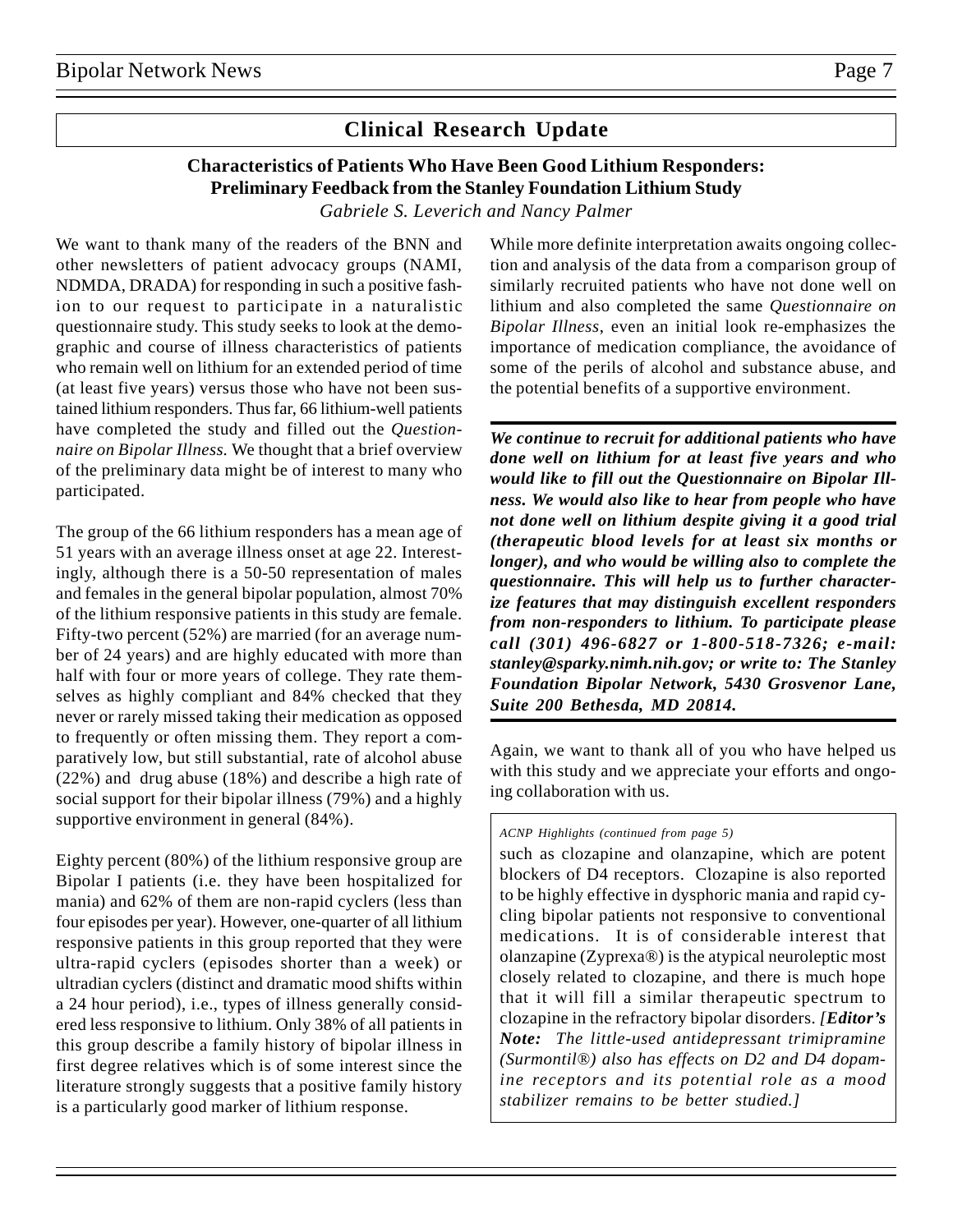## **Around the Network**

## **Robert M. Post, M.D., Chief, Biological Psychiatry Branch, NIMH and Head, Stanley Foundation Bipolar Network**

Dr. Post was born into a family in which the principles of hard work and academic achievement were imparted by his father and mother, respectively. He grew up in New



**Robert M. Post, M.D.**

Haven, Connecticut and attended Yale University from which he was graduated with a B.A. in psychology. He obtained his M.D. degree at the University of Pennsylvania School of Medicine in Philadelphia, and took a medical internship at the Einstein-Bronx Municipal Hospital in New York prior to one year of psychiatric residency at Massachusetts General Hospital. In 1970, he arrived at the National Institute of

Mental Health (NIMH) for a clinical associateship under the tutelage of Fred Goodwin and Biff Bunney. After becoming Unit and then Section Chief in the Psychobiology Section of the Biological Psychiatry Branch (BPB), Dr. Post became Chief of the BPB when Biff (Bunney) left to become Chairman of the Department of Psychiatry at USC-Irvine.

Dr. Post has been particularly interested in the longitudinal course of the recurrent affective disorders and in uncovering the neurobiological mechanisms involved in illness progression and regression with appropriate treatment. He has used the model of kindling as one reflective of neuronal learning and memory that might provide clues as to how repeated stimulation of the brain may come to produce increasing effects over time. In the case of kindling, repeated stimulation of the amygdala for one second eventually produces full-blown seizures and, with sufficient number of stimulations, the seizures begin to occur spontaneously. Dr. Post thinks similar learning and memory mechanisms may take place with repeated stressors and episodes of affective illness, which may also leave behind memory traces increasing vulnerability to recurrence in the affective disorders.

These observations fit in with the literature since the time of Kraepelin, who described that initial episodes of affective illness are often associated with stressful life events and psycho-social precipitants, but that with sufficient numbers of episodes, they may, as in the kindled seizure paradigm, begin to occur spontaneously. It is important to note that Dr. Post does not believe that seizures underlie the affective disorders — only that the kindled seizure model is a useful one for conceptualizing mechanisms that might underlie long-term memory traces pertinent to affective illness. These may occur in very different areas of brain from those involved in seizure generation. Use of this model has led to reconceptualization of cyclic episodes of illness as related to the balance between pathological and adaptive neurochemical processes acting at the level of gene expression.

The kindling work also led to the first double-blind clinical trials of carbamazepine (a potent drug for inhibiting limbic over-excitability) for patients with bipolar illness. Positive findings have now been replicated in 18 other studies of acute mania and in numerous studies of carbamazepine in long-term prophylaxis. Recently, in collaboration with Dr. Susan Weiss, Dr. Post has focused on mechanisms for blocking kindled seizures and has begun to utilize a process called quenching. This involves relatively longer stimulation of the amygdala with very low frequencies (1 cycle/sec for 15 min) as opposed to the parameters that induce kindled seizures (60-100 cycles/ sec for 1 second). Quenching stimulation, if given after kindling, will completely inhibit the development of seizures and suppress fully developed kindled seizures if it is given once daily for a period of a week.

*(Continued on page 9)* These preclinical findings in relationship to amygdala excitability for seizure induction and suppression may be pertinent to the affective disorders in that dysregulation of the amygdala has long been linked to disorders of emotional function (even if not related to full-blown seizures). Moreover, the new technique of repeated transcranial magnetic stimulation (rTMS) of the brain, which was developed in collaboration with Drs. Mark George, Eric Wassermann, and Mark Hallett, and more recently, Tim Kimbrell, John Little, and Una McCann of the BPB, may be able to utilize moderate frequencies (20 cycles/sec) for potential antidepressant effects and low frequencies (1 cycle/sec) for the treatment of post-traumatic stress disorder. The hope is that the correct parameters of rTMS will ultimately be found to optimize treatment for a variety of neuropsychiatric conditions. Towards this end, Dr.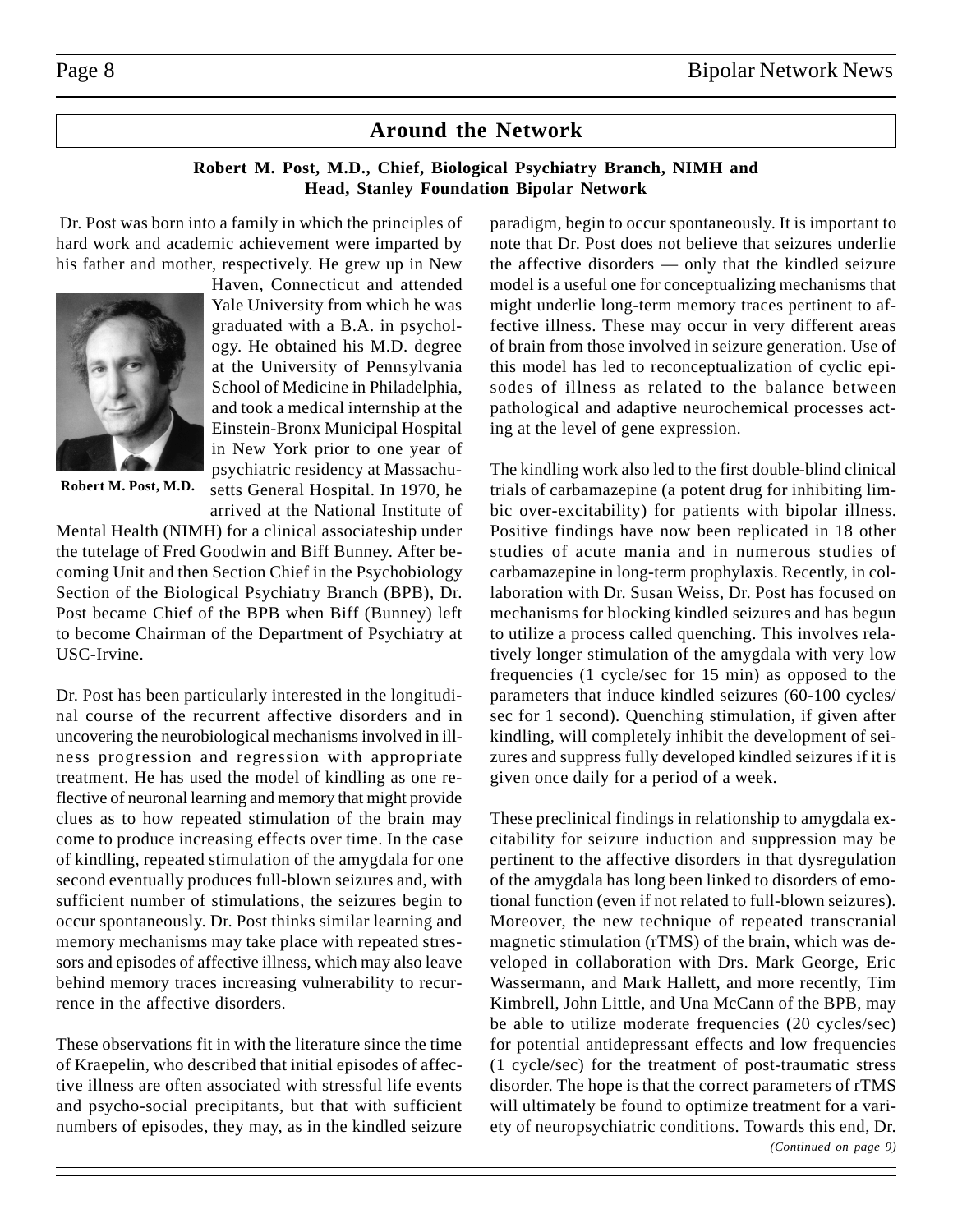## Bipolar Network News Page 9

#### *(Continued from page 8)*

Post, in collaboration with Drs. Eric Wassermann and Mark George, developed an informal consortium to exchange information and most rapidly find the best stimulation patterns for optimal therapeutics.

In a similar fashion, Dr. Post and his colleagues have recognized the need for a consortium of investigators to further advance clinical trials of new approaches to the lithium-refractory bipolar patient. The field is greatly indebted to Ted and Vada Stanley and to Dr. E. Fuller Torrey, Administrator of the Stanley Foundation, for enabling the formation of such a treatment outcome network. The Stanleys were present at a meeting in Chicago at which both Dr. Post and Dr. Susan McElroy spoke about recent advances in treatment approaches to bipolar illness, and noted the relative dearth of systematic studies to guide clinicians to the optimal therapeutic regimens. As opposed to the clinical trials literature in other medical specialties, in which complex regimens are compared with one another in order to ascertain the most effective approach, clinicians and patients who are dealing with bipolar illness currently have to rely on a sequential clinical trial algorithm in individual patients in order to establish the best approach for that individual.

While this approach is most often ultimately successful, it frequently requires months or years to achieve a full remission. It is the hope that the randomized clinical trials of the Stanley Foundation Bipolar Network will help accelerate this process with systematic comparisons of the efficacy of different approaches at each of the choice points now confronted by clinicians and patients, so that the relative benefits and liabilities of a given approach, and the potential clinical and biological markers of which patients might respond best to which treatments, can be more rapidly derived.

The field is much indebted to Dr. Post for his creative energy. He has advanced the knowledge and study of affective illnesses, and his longitudinal perspective of the recurrent and variegated course of bipolar illness has generated and facilitated many innovations in the investigation and treatment of this devastating illness. As Head of the Stanley Foundation Bipolar Network, together with all of the principal investigators at the different Network sites described in each of the previous issues of the *BNN*, he has created, for the first time, an alliance of clinicians, researchers, advocacy groups, and patients for better understanding bipolar illness, for identifying predictors of treatment response, and for the development of treatment approaches.

A recipient of many distinguished awards, and a prolific writer on the time course and mechanisms of biochemical and behavioral changes in the affective illnesses, the Network is indeed fortunate to have Dr. Post's expertise, knowledge, leadership, and his dedication to the alleviation of the suffering brought on by these illnesses.

## **Consumer Corner**

## **To the Newly Diagnosed and Others in Need of Help in Managing Their Illness** *Jim Whitted, UCLA Site, SFBN*

In 1979 I was diagnosed with bipolar disorder. I had a good job, a good family life, and what I thought was a good doctor who prescribed an antidepressant and gave my wife and me what we thought was a good plan for her to intercede if she thought the illness was getting out of control. Two years later I shot up into a medication-induced mania (the plan failed), and my poor judgment and erratic actions caused me to lose my job. I got a new doctor, began taking lithium along with an antidepressant, and my moodswings calmed down. However, the shame and consternation arising from my manic actions and losing my job had thrown me into a tail spin. I made no efforts to prepare for the rest of my life. I was either making futile efforts to regain my job or wallowing in a depression that the medications couldn't handle. My wife thought that this was the way I was going to be for the rest of my life (and I guess that I did also) and, in 1983, we agreed to divorce. This happened mainly because we had insufficient knowledge of the true consequences of the illness and how to handle them, and no one to turn to for help (even today most psychiatrists don't fully appreciate this aspect of recovery).

The situation is better now (in 1997). However, someone who is newly diagnosed almost surely doesn't know what steps to take to properly manage their illness. Therefore, I offer these suggestions.

*(Continued on page 10)*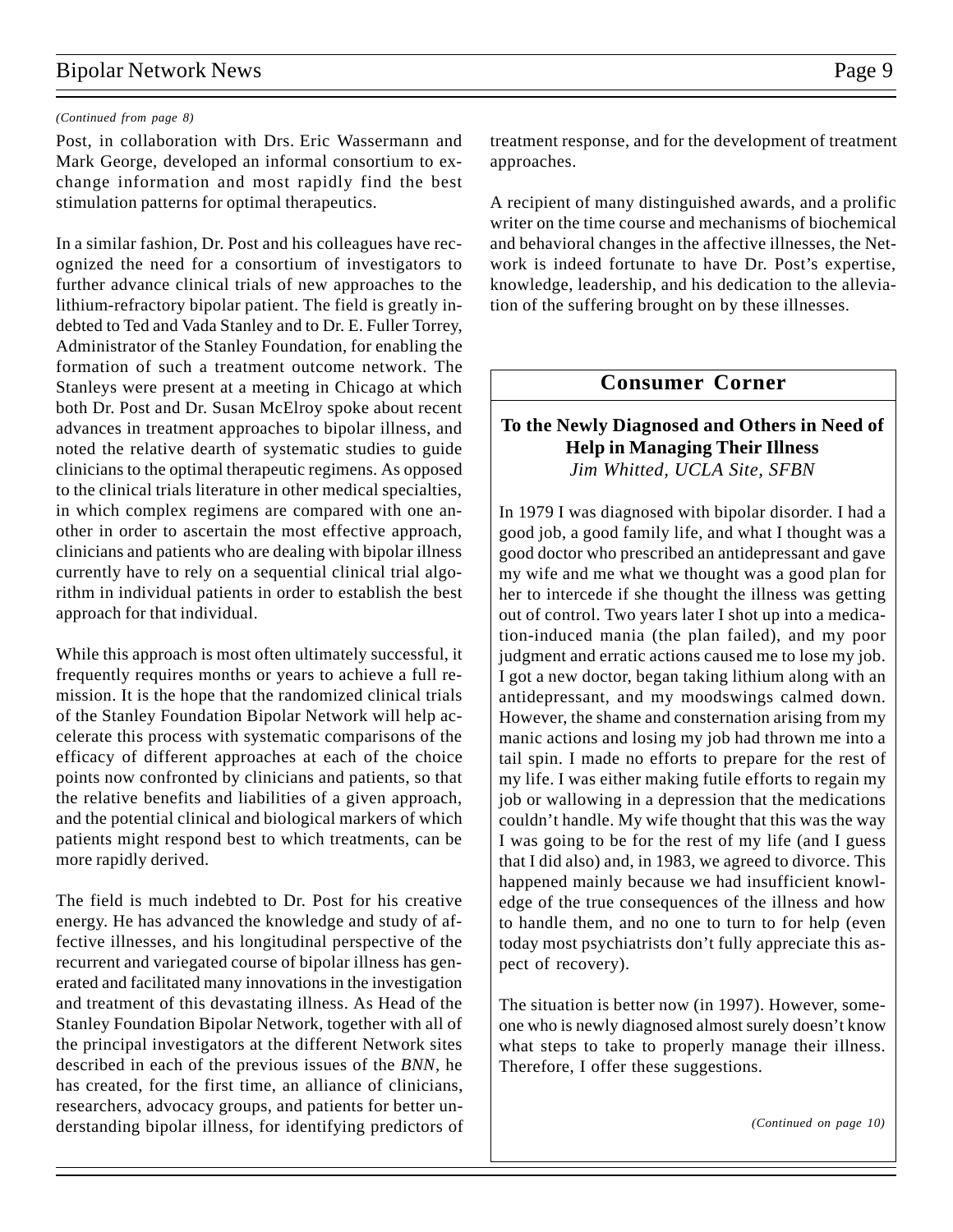#### *(Continued from page 9)*

- Find a doctor who specializes in your illness. Proper medication management is paramount. It may take a while to find the right doctor and the right medication for you, but persistence pays off.
- Interact with others who have your illness. Only then will you be with people traveling the same road as you, many of whom will be further along that road and can give you good, practical advice. This can be done in self-help support groups like NDMDA (Depressive and Manic-Depressive Association) for patients or NAMI (National Alliance for the Mentally Ill) for families, or in more formal groups led by a mental health professional (but beware of ineffective groups that just satisfy a clinic's protocol). If one group doesn't suit your needs (after several meetings), search for others. Again, persistence pays off.
- Search for additional mental health care. A doctor who sees you once a month to monitor your medication is not enough, especially at first. You need a psychologist or therapist well versed in your illness to educate you about your illness, give you feedback on your symptoms, help you to deal with adjunct issues, help you manage your illness, and supply psychotherapy when appropriate.
- Become educated in your illness—the more you know about the illness, the better you will be able to manage it. Read books and attend lectures. Take an active role in your treatment. *[Editor's Note: Consider systematically charting the course of your illness on the LCM].*
- Establish a close support group and include them in the previous steps. Mental illness is not something that can be managed well alone. You need understanding people who can help you get to the doctor's office when you are too sick to believe that you are sick or too depressed to care about being helped. Overcome your resistance to accepting help.
- Reduce the stress in your life. For those of us with a mood disorder, this is especially paramount.
- If your illness has taken away your primary goals in life (as happened to me), find others. I have found that having proper life goals has been vitally important in the management of my illness.
- Medication and therapy can only do so much. Diet, exercise, and an active and healthy lifestyle are also important. Act like you aren't ill, and one day you will be acting no more.
- Trust. Don't stop taking your medications because of the bad side effects. It may take your doctor a while to get you stabilized on the right drugs. Believe the knowledgeable people around you when they tell you that your symptoms are worse. Take the advice of those who have gone before you. *[Editors Note: Be sure to talk with your doctor about the side effects you are experiencing. In most cases they can be dealt with by dose reduction or alternative medication.]*
- Proper management of the illness is the goal. You will have to accept whatever "recovery" your illness and treatment will allow for the time being. New medications and treatments are coming.
- Have faith. Mental illness can be successfully managed, even if in your present state of mind you cannot possibly imagine how.

You will make little progress until you finally decide to get serious about managing your illness. It took many years and the help of a lot of good people for me to get a handle on my disorder. Things got worse before they got better, and they don't always go smoothly now. However, I am leading a happy and productive life with a bright outlook for the future. I can well remember when this wasn't the case.

The Stanley Foundation Bipolar Network/Early Intervention Initiative (EII) is looking for families with a mood disorder on both sides (with at least one parent bipolar) to fill out a questionnaire about their children and the ethics of early intervention. This information will not only help us identify the symptoms and behaviors associated with bipolar disorder in children and adolescents, but will also help us design early intervention protocols for this population.

**If you are interested in filling out the questionnaire, please call (301) 469-6827 or (800) 518-7326; e-mail us at: stanley@ sparky.nimh.nih.gov; or write to: The Stanley Foundation Bipolar Network, 5430 Grosvenor Lane, Suite 200, Bethesda, MD 20814.**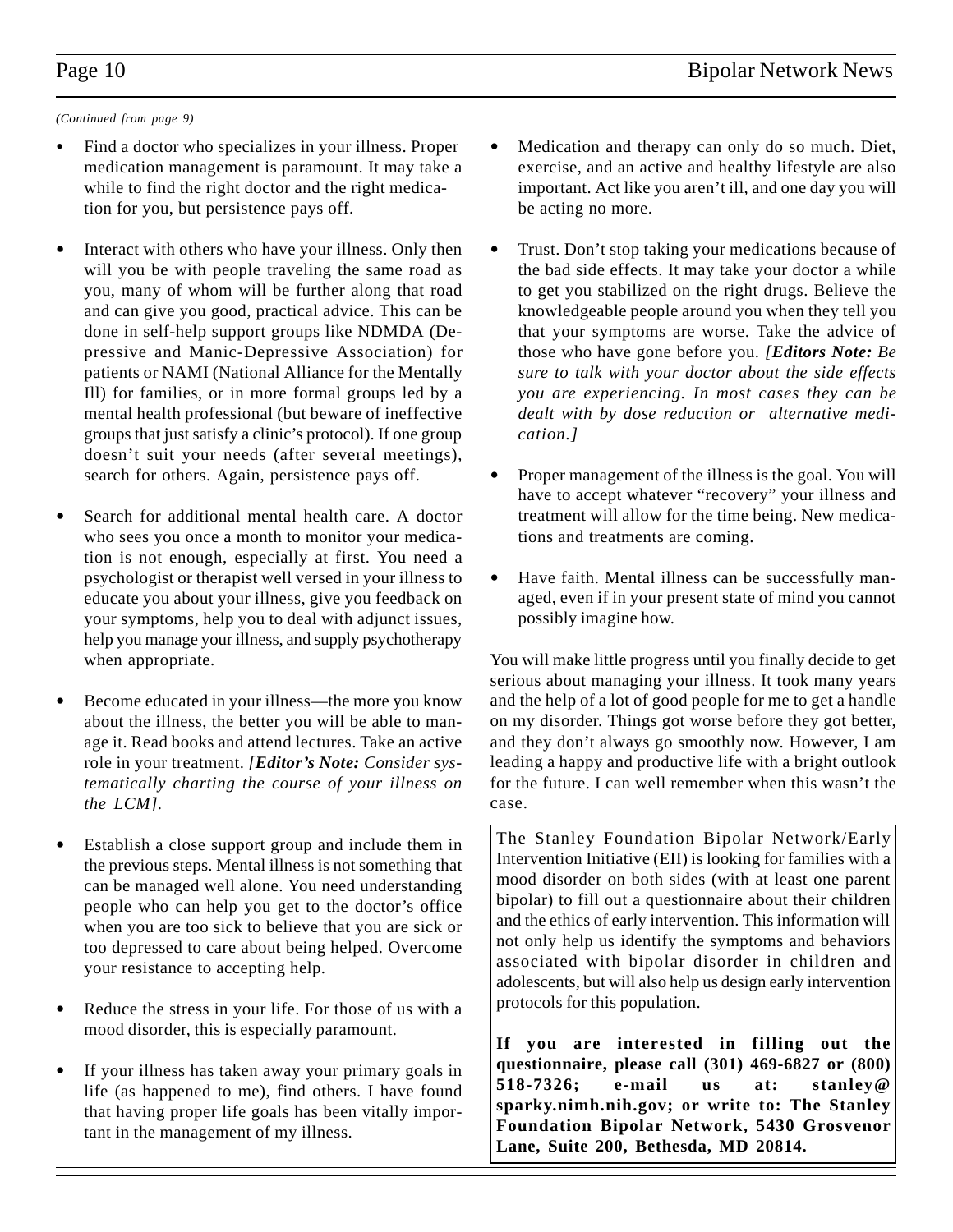### **Survey of Experience with Naltrexone (Revia**®**) in Bipolar Illness**

Recently, the drug naltrexone (Revia®), based on two positive placebo-controlled studies in the literature, has been approved in conjunction with psychotherapy management for the reduction of craving in alcoholic patients. However, there is little systematic data on the effects of naltrexone in patients with bipolar illness who also have concomitant alcoholism. We would be most interested in hearing from patients and physicians who have clinical experience with naltrexone in bipolar illness. We will form an initial registry to keep track of the open anecdotal data and then will make further decisions about whether to engage in a formal clinical trial depending on the initial information submitted. All information will be kept confidential and will only be used for research purposes without your name or initials connected to it.

Thus, if you or someone you know with a mood disorder has been given a clinical trial of naltrexone, we would appreciate hearing how well the drug worked in reducing the craving for alcohol and whether or not it affected mood in either a positive or negative way.

| Please check one:                |                            | Self-Report             |             | <b>Clinician's Report</b>       |                |             |  |
|----------------------------------|----------------------------|-------------------------|-------------|---------------------------------|----------------|-------------|--|
| Diagnosis (please circle one):   | <b>SA</b>                  | <b>BPI</b>              | <b>BPII</b> | <b>BPNOS</b>                    | UP<br>Unipolar | Don't know  |  |
|                                  | Schizo/affective Bipolar I |                         | Bipolar II  | Bipolar Not Otherwise Specified |                |             |  |
| <b>Revia®</b> (Naltrexone)       |                            |                         |             |                                 |                |             |  |
| Duration of total trial<br>weeks |                            | <b>Maintenance dose</b> | __mg/day    | Still on Drug? ___Yes           |                | $\equiv$ No |  |

**Please rate how you felt on Revia**® **compared with just before starting the drug (check one box in each row).**

|                                                                                                        | $\mathbf{A}$ | <b>Markedly</b><br><b>Decreased</b> | B                | Moderately<br><b>Decreased</b> | $\mathbf C$ | Slightly<br><b>Decreased</b> | D | N <sub>o</sub><br><b>Change</b> | E                  | Slightly<br><b>Increased</b>    | F            | Moderately-Markedly<br>Decreased    |
|--------------------------------------------------------------------------------------------------------|--------------|-------------------------------------|------------------|--------------------------------|-------------|------------------------------|---|---------------------------------|--------------------|---------------------------------|--------------|-------------------------------------|
| <b>Alcohol</b><br><b>Craving</b>                                                                       |              |                                     |                  |                                |             |                              |   |                                 |                    |                                 |              |                                     |
| <b>Alcohol</b><br><b>Intake</b>                                                                        |              |                                     |                  |                                |             |                              |   |                                 |                    |                                 |              |                                     |
|                                                                                                        | $\mathbf A$  | <b>Markedly</b><br><b>Improved</b>  | $\mathbf{B}$     | Moderately<br><b>Improved</b>  | $\mathbf C$ | Slightly<br><b>Improved</b>  | D | N <sub>o</sub><br><b>Change</b> | E                  | <b>Slightly</b><br><b>Worse</b> | $\mathbf{F}$ | Moderately-Markedly<br><b>Worse</b> |
| <b>Depressed</b><br>Mood                                                                               |              |                                     |                  |                                |             |                              |   |                                 |                    |                                 |              |                                     |
| Manic<br>Mood                                                                                          |              |                                     |                  |                                |             |                              |   |                                 |                    |                                 |              |                                     |
| Side Effects*<br>(please list and check severity)<br>(*if none, please write NONE in the column below) |              |                                     | <b>MILD</b><br>1 |                                |             | <b>MODERATE</b><br>2         |   |                                 | <b>SEVERE</b><br>3 |                                 |              |                                     |
| 1.                                                                                                     |              |                                     |                  |                                |             |                              |   |                                 |                    |                                 |              |                                     |
| 2.                                                                                                     |              |                                     |                  |                                |             |                              |   |                                 |                    |                                 |              |                                     |

## **Please list name(s) and dosage(s) (if known) of other medications you (or patient) are taking:**

| Drug Name | Dosage/Day | Drug Name                 | Dosage/Day |
|-----------|------------|---------------------------|------------|
| . .       |            | . .                       |            |
| ◠<br>∸.   |            | $\rightarrow$<br><u>.</u> |            |
| 3.        |            | 3.                        |            |

Please write in your (or patient's initials \_\_ \_\_ \_\_, City \_\_\_\_\_\_\_\_\_\_\_\_, and State \_\_ \_\_, and return this form to: The Stanley Foundation Bipolar Network, Attn: Revia® Survey, 5430 Grosvenor Lane, Suite 200, Bethesda, MD 20814. If it is acceptable to you that we contact you about this information, please include your name, address, and telephone number. **Again, this information will be kept strictly confidential**. Thank you for your assistance with this survey.

| Name:           |  |
|-----------------|--|
| <b>Address:</b> |  |
|                 |  |

**Phone Number:** ( )